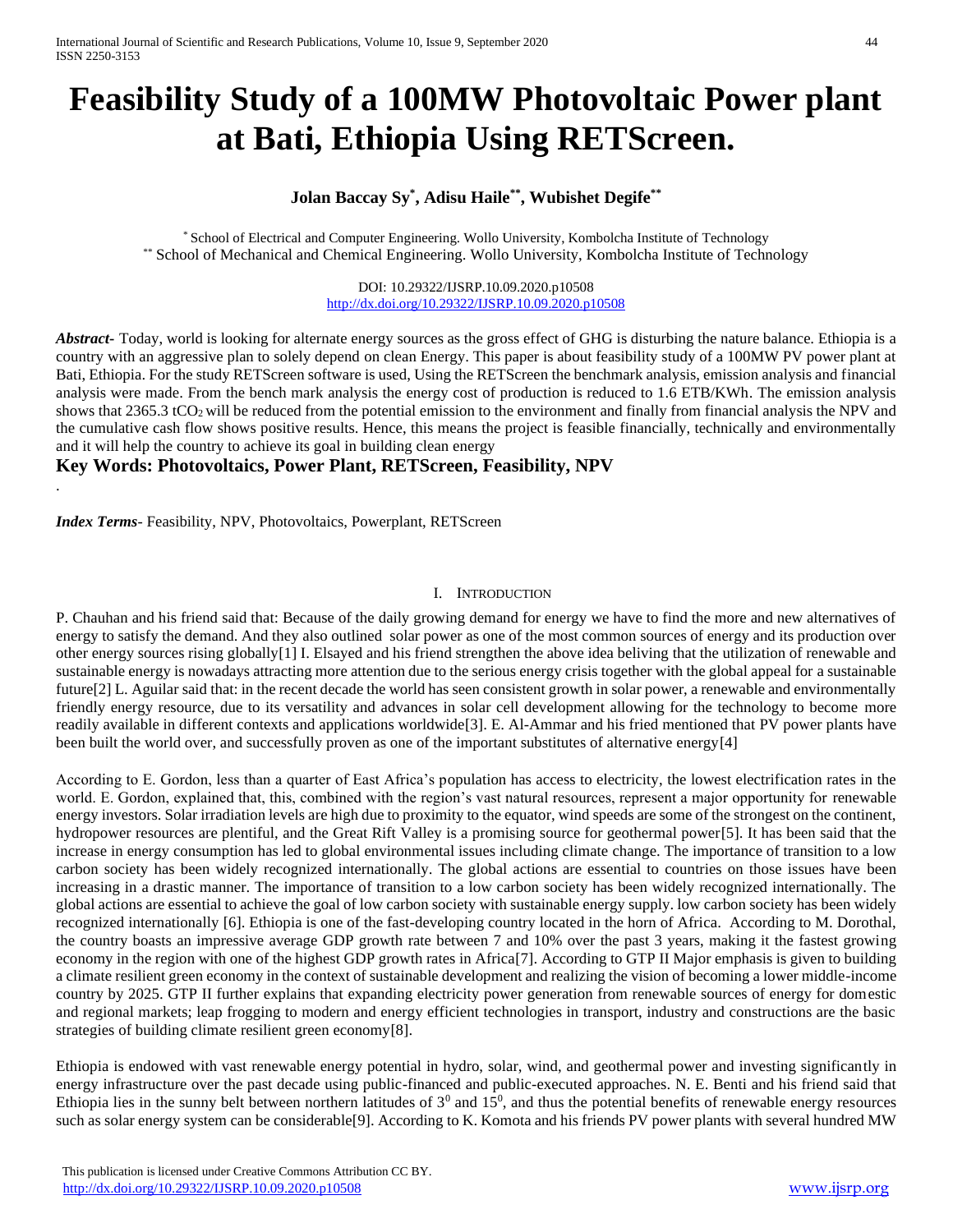scale area already in the commercial stage and technically feasible. It may be reasonable to expect that GW-scale PV power plants will come on the market in the near future[10].

## II. METHODOLOGY

## *A. Climate data and Location of the Power Plant*

The location of the power plant is at Bati town with Latitude of 11.2<sup>o</sup>N and Longitude of 40.0<sup>o</sup>E the other details of the location are given by Table-1. the location is selected based on climate data that can justify its potential through bench mark analysis and the climate data is given by Table-2. The average daily solar radiation-horizontal of Bati is about 5.96kwh/m<sup>2</sup>. Therefore, the Bati town have a very good amount of solar radiation which can be utilized for electric generation. Based on the value obtained from the climate data it is easily understandable that the location is suitable for power production.

| Table-1: Climate Data Location and Facility Location |  |  |
|------------------------------------------------------|--|--|
|                                                      |  |  |

|              | Unit | <b>Climate data location</b> | <b>Facility location</b> |
|--------------|------|------------------------------|--------------------------|
| Name         |      | Ethiopia - Batī              | Ethiopia - Bati - Bati   |
| Latitude     | 'N   | 11.2                         | 11.2                     |
| Longitude    | Έ    | 40.0                         | 40.0                     |
| Climate zone |      | 1B - Very hot - Dry          | 1B - Very hot - Dry      |
| Elevation    | m    | 1100                         | 1624                     |

The facility location is with an elevation of 1624 meters above sea level. The climate data is extrapolated to this elevation to perform the exact calculations of the feasiblity study and the extrapolated results are given by table-2.

| Table-2: Climate Data of the Facility Location |  |  |
|------------------------------------------------|--|--|

|               |                             |                          |                            | Daily solar                                       |                                 |                       |                                        | <b>Heating</b>       | Cooling              |
|---------------|-----------------------------|--------------------------|----------------------------|---------------------------------------------------|---------------------------------|-----------------------|----------------------------------------|----------------------|----------------------|
| <b>Month</b>  | Air temperature             | <b>Relative humidity</b> | <b>Precipitation</b>       | radiation -<br>horizontal                         | Atmospheric<br>pressure         | <b>Wind speed</b>     | <b>Earth temperature</b>               | degree-days<br>18 °C | degree-days<br>10 °C |
|               | °C.<br>$\blacktriangledown$ | %                        | $\blacktriangledown$<br>mm | kWh/m <sup>2</sup> /d<br>$\overline{\phantom{a}}$ | kPa<br>$\overline{\phantom{a}}$ | m/s<br>$\blacksquare$ | $^{\circ}$ C .<br>$\blacktriangledown$ | °C-d                 | °C-d                 |
| January       | 21.9                        | 49.5%                    | 11.47                      | 5.35                                              | 89.3                            | 2.8                   | 24.0                                   | $\Omega$             | 369                  |
| February      | 23.2                        | 46.0%                    | 20.16                      | 5.77                                              | 89.3                            | 2.9                   | 25.4                                   | $\mathbf{0}$         | 370                  |
| March         | 24.8                        | 48.4%                    | 55.18                      | 6.19                                              | 89.1                            | 2.8                   | 26.8                                   | $\mathbf{0}$         | 459                  |
| April         | 26.0                        | 50.7%                    | 61.80                      | 6.44                                              | 89.1                            | 2.7                   | 27.9                                   | $\mathbf{0}$         | 480                  |
| May           | 28.1                        | 39.8%                    | 39.37                      | 6.58                                              | 89.0                            | 2.7                   | 30.0                                   | $\circ$              | 561                  |
| June          | 29.5                        | 34.5%                    | 43.50                      | 6.17                                              | 88.9                            | 2.6                   | 31.6                                   | $\mathbf{0}$         | 585                  |
| July          | 27.1                        | 52.2%                    | 168.33                     | 5.75                                              | 88.9                            | 2.1                   | 28.2                                   | $\mathbf{0}$         | 530                  |
| August        | 25.8                        | 60.6%                    | 164.30                     | 5.72                                              | 89.0                            | 1.9                   | 26.3                                   | $\mathbf{0}$         | 490                  |
| September     | 25.9                        | 54.5%                    | 75.60                      | 5.96                                              | 89.0                            | 2.0                   | 26.7                                   | $\mathbf{0}$         | 477                  |
| October       | 24.5                        | 44.5%                    | 29.14                      | 6.09                                              | 89.2                            | 2.5                   | 25.8                                   | $\circ$              | 450                  |
| November      | 22.8                        | 43.2%                    | 9.90                       | 6.02                                              | 89.3                            | 2.7                   | 24.4                                   | $\mathbf{0}$         | 384                  |
| December      | 21.7                        | 47.6%                    | 13.33                      | 5.51                                              | 89.4                            | 2.7                   | 23.5                                   | $\mathbf{0}$         | 363                  |
| <b>Annual</b> | 25.1                        | 47.7%                    | 692.08                     | 5.96                                              | 89.1                            | 2.5                   | 26.7                                   | 0                    | 5,517                |

## *B. Power Plant Capacity*

According to L.Marena and his friends Ethiopia is currently about to build a 100MW PV power plant in Metehara and the country is working to reach 5,300 MW of power generated from solar by 2030 [11], to reach this amount it is a must to do potential and feasibility assessments to help the government and interested energy sector investors. Therefore, this study will contribute a potential 100MW of power addition to the national grid and it has its own role to help the country to reach its goal by 2030.

## *C. Software Used*

According to [12] RETScreen is a Clean Energy Management Software system for energy efficiency, renewable energy and cogeneration project feasibility analysis as well as ongoing energy performance analysis. Therefore, RETScreen software is used for all the feasibility anlysis.

#### III. Results and Discussions

#### *A. Benchmark Analysis*

It has been said that Benchmarking analysis is a specific type of market research that allows organizations to compare their existing performance against others and adopt improvements that fit their overall approach to continuous improvement and culture[13]. And according to[14] the energy cost of production of Ethiopia is 0.09 USD for 1kwh which is 2.61 birr per kwh as per the currency during the analysis (1USD is equivalent to 28 ETB). The bench mark analysis result of this study has been given in fig.1 below.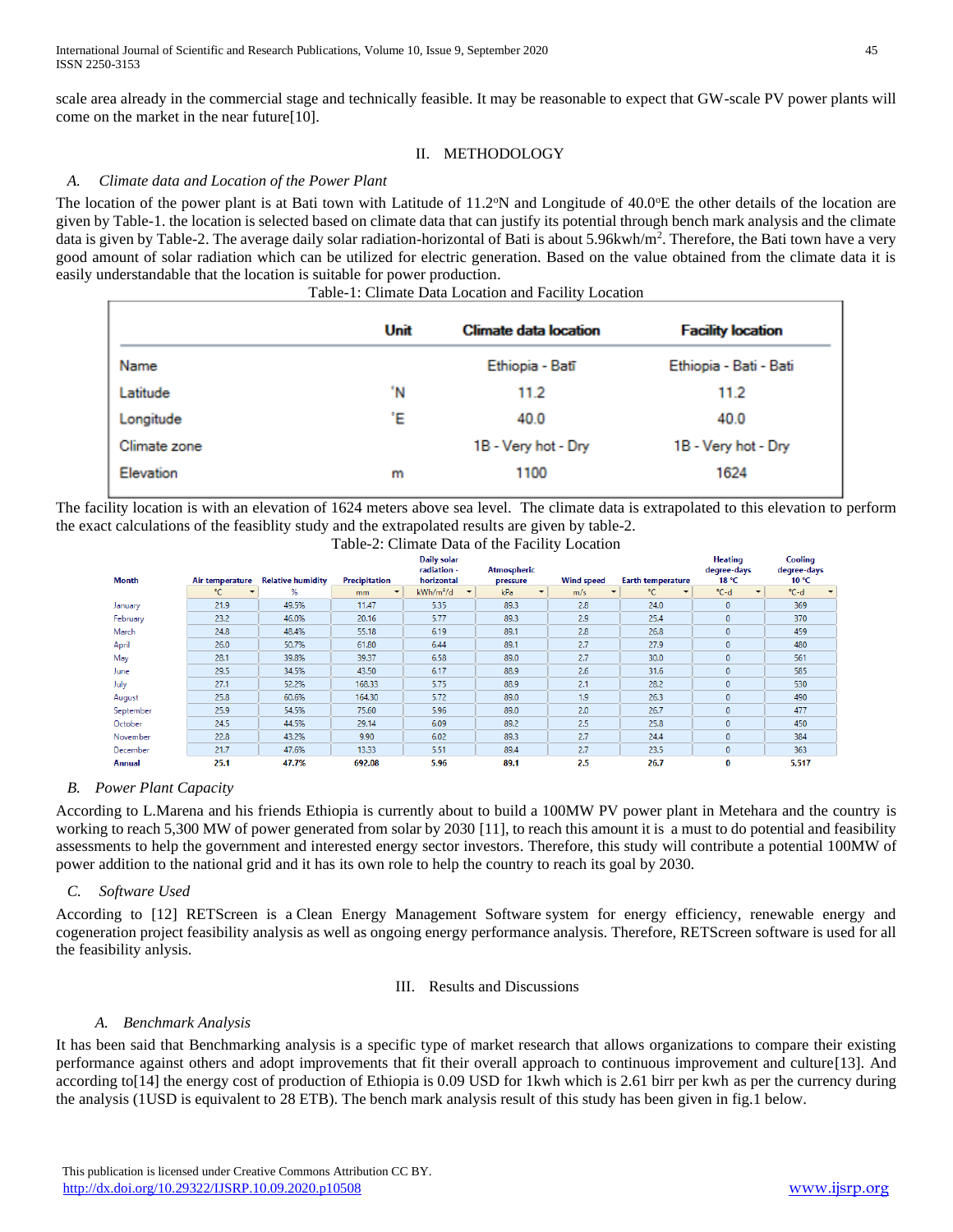

Energy production cost - Central-grid - Range (ETB/kWh)

Benchmark: 2.61 ETB/kWh



From the bench mark analysis in Fig. 1 the cost of production for 1kwh photovoltaic power plant is about 1.6 ETB which is much less than the existing power generation options in the country. Therefore, it is clear that photovoltaic powerplant at Bati Ethiopia is feasible regarding the cost of power production and this positive result pushes for further economic analyses.

#### *B. Energy Analysis*

The Energy analysis is made based on The bench mark analysis in section 3.1 and the climate data in section 2.1. The target plant capacity is about 100MW, this means the plant should deliver constantly 100MW of power to the national grid. But, from the nature solar radiation intensity it is difficult to get constant power production as the solar radiation intensity is different from hour to hour and day to day. After performing the energy analysis, the maximum capacity of the plant is 135,000Kw and the electricity supplied to the national grid is calculated to be 275,701MWh and this is given by table-3 below.  $T<sub>1</sub>$  L<sub>1</sub>  $\sim$  2: Energy Capacity Capacity Capacity Capacity Capacity Capacity Capacity Capacity Capacity Capacity Capacity Capacity Capacity Capacity Capacity Capacity Capacity Capacity Capacity Capacity Capacity C

|                          | Table-3: Energy Capacity |     |  |
|--------------------------|--------------------------|-----|--|
| Photovoltaic - 100000 kW |                          |     |  |
| Capacity                 | 135,000                  | kW  |  |
| Electricity              | 275,701                  | MWh |  |
|                          |                          |     |  |

## *C. Financial Viability*

According to[15] financial viability is the ability to generate sufficient income to meet operating payments, debt commitments and, where applicable, to allow for growth, while maintaining service levels. Therefore, in this section the financial viability of the power plant is discussed. for a project to be financially viable the financial parameters are the determining factors. Those financial parameters are given in table:4. Before the financial analysis, it is important to take the proper assumptions of the inflation rate, discount rate, reinvestment rate and project life as this all helps in the financial viability process and the assumptions taken are given in table:4.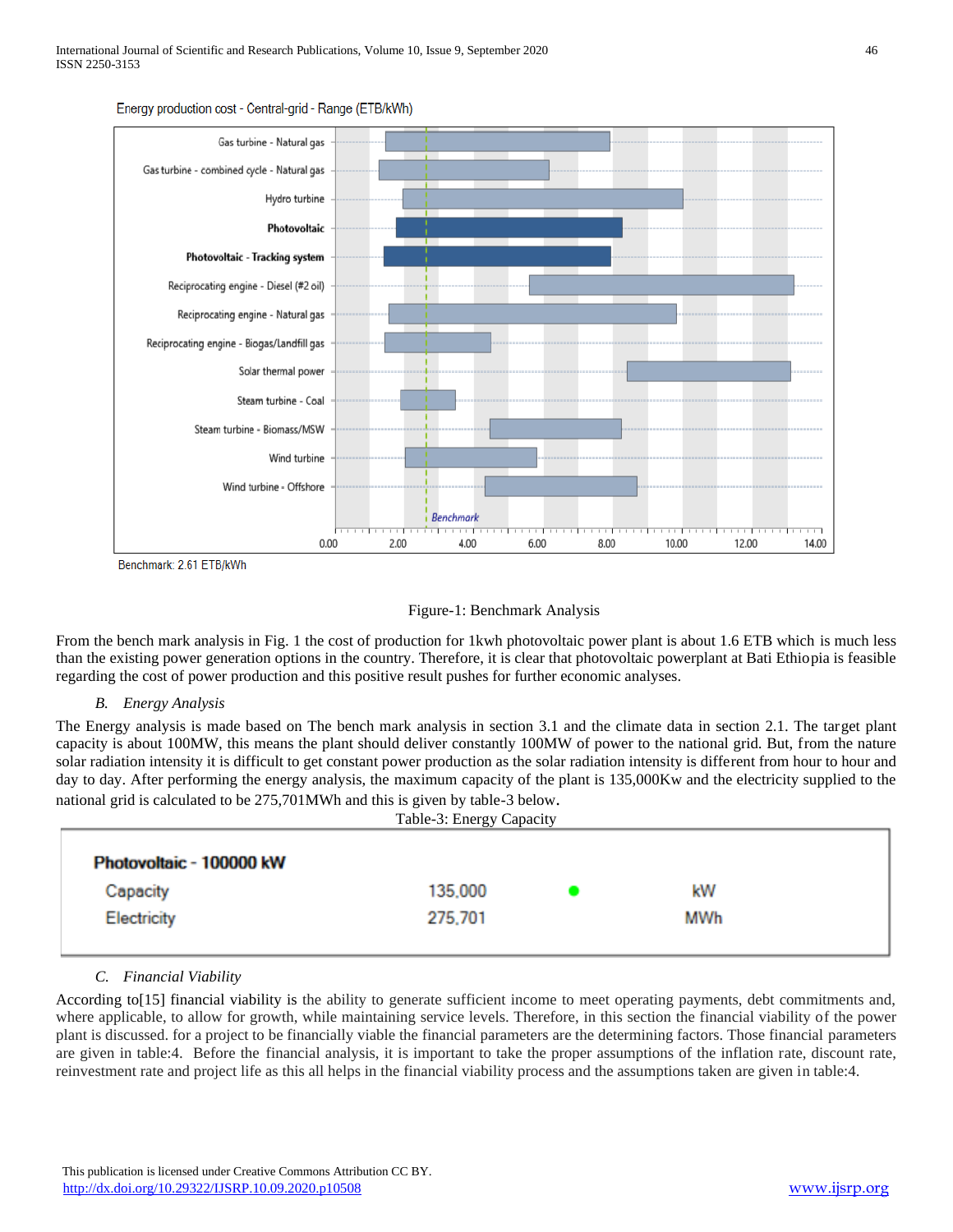|  | Table-4: Financial parameters |
|--|-------------------------------|
|  |                               |

| General             |            |             |
|---------------------|------------|-------------|
| Inflation rate      | ℅          | 2%          |
| Discount rate       | %          | 9%          |
| Reinvestment rate   | ℅          | 9%          |
| <b>Project life</b> | уr         | 20          |
| <b>Finance</b>      |            |             |
| Debt ratio          | ℅          | 70%         |
| Debt                | <b>ETB</b> | 113,400,000 |
| Equity              | <b>ETB</b> | 48,600,000  |
| Debt interest rate  | ℅          | 7%          |
| Debt term           | yr         | 15          |
| Debt payments       | ETB/yr     | 12.450.710  |
|                     |            |             |

All the expenses and yearly dept payment are discussed in table:4 and the project have to pay 12,450.710 ETB annually. The viability is then examined based on annual revenue analysis and it is given in table:5.

| Table-5: Annual revenue            |            |            |
|------------------------------------|------------|------------|
| <b>Electricity export revenue</b>  |            |            |
| Electricity exported to grid       | MWh        | 275,701    |
| Electricity export rate            | ETB/kWh    | 0.35       |
| Electricity export revenue         | <b>ETB</b> | 96,495,490 |
| Electricity export escalation rate | ℅          | 2%         |

For the annual revenue analysis, the electricity export rate to the grid is taken 0.35ETB/KWh which is the less than the current rate of 0.5ETB/KWh, and all calculations are based on this assumption.

## *D. Emission Analysis*

The main target of installing renewable energy sources as power means is reducing the Greenhouse Gas emission and this study also investigates how much GHG will be reduced, if the location is solely depending on natural gases instead of renewable energy for the same amount of 100MW annually. The gross annual greenhouse gas reduction is about 93% and this is a meaningful value this is shown in fig.2 and, installing a 100MW PV power plant will reduce the GHG emission from 2188.4 tCO<sub>2</sub> to 152.2 tCO<sub>2</sub> annually and this is shown in Fig.3.



Figure-2: GHG Emission Reduction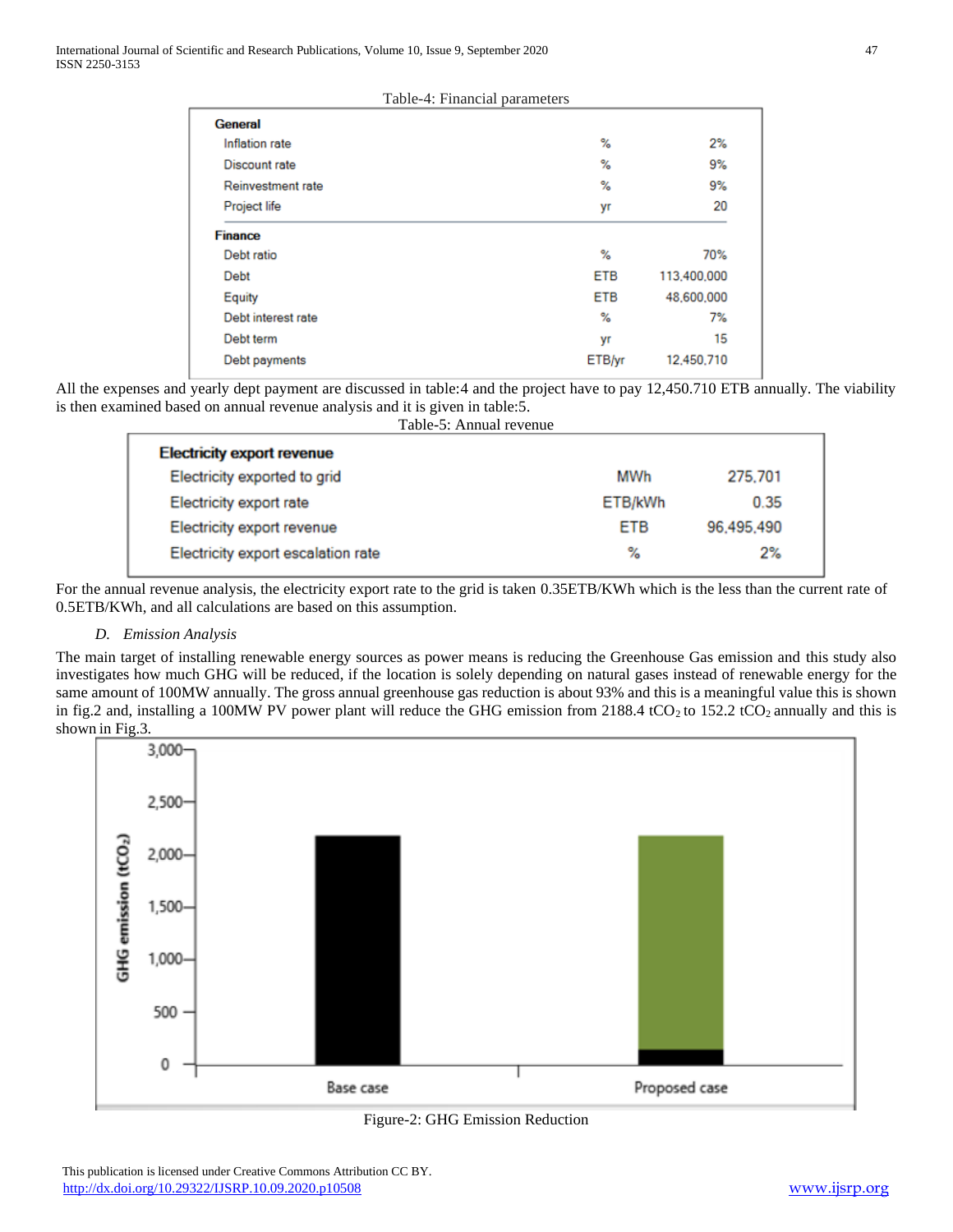|                     | r<br>2,035.3 tCO <sub>2</sub> is equivalent to 372.8 |                  |  |
|---------------------|------------------------------------------------------|------------------|--|
|                     | Cars & light trucks not used                         |                  |  |
| <b>GHG</b> emission |                                                      |                  |  |
| Base case           | 2,188.4                                              | tCO <sub>2</sub> |  |
| Proposed case       | 153.2                                                | tCO <sub>2</sub> |  |

#### Figure-3: GHG Equivalence

According to GTP II the Country is heading to green Solely green energy by 2025 and already started some positive works to exploit solar and wind energy, this value with the solar power potential is very vital as it forces the government and investors to look for another options for power production from solar Radiation.

## *E. Annual Cash flow and Cumulative Cash Flow*

From section 3.3 and 3.4 the electricity exported to grid is 275,701MWh, electricity export revenue is 96,495,490 ETB and the GHG emission reduction is 2,035.3 tCO<sub>2</sub>. Based on this and other consideration the Annual and cumulative cashflow analysis has been made and the results are given in figure 4&5. According to[16] A positive result indicates that the company generated more cash than it has spent and for this case in figure 5, the company has generated more cash than the spent. The project profitability is not under question and the results genuinely explains that the cash flow since the beginning is positive except at the first year of the project execution.



Figure-4. Annual Cash Flow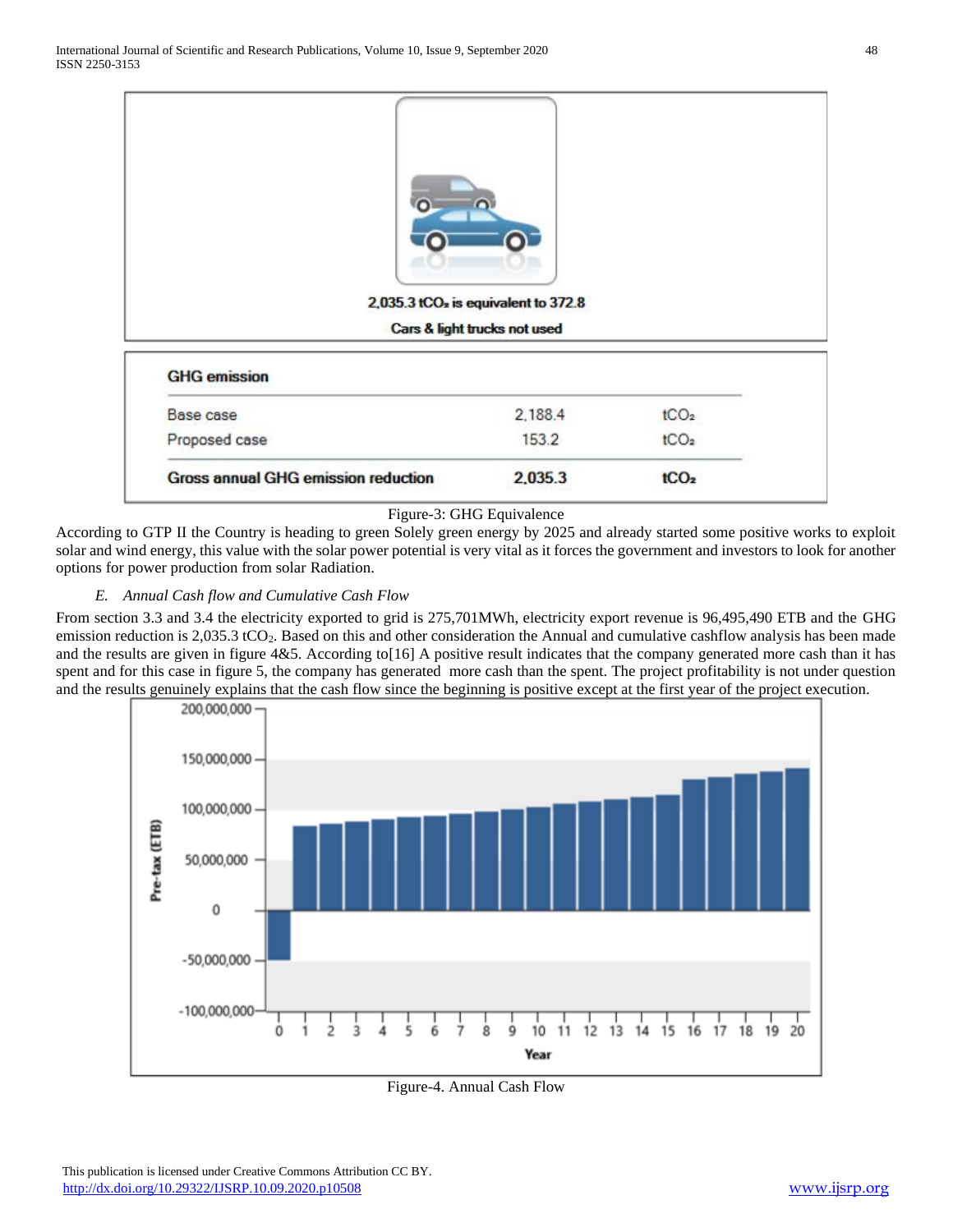

Figure-5. Cumulative Cash Flow

## *F. Net present Value (NPV)*

Net present Value will tell us whether we are getting a positive or negative return on investment and the analysis for this study was made based on the relative impacts of the parameters on the NPV. The relative impact of parameters on NPV is given by Figure 6.



## Figure-6: Parametrs Impact on NPV

From the impact of the parametrs and the NPV value remains positive, therefore, the project gives positive return. And, the distribution of the NPV is given below in Figure 7.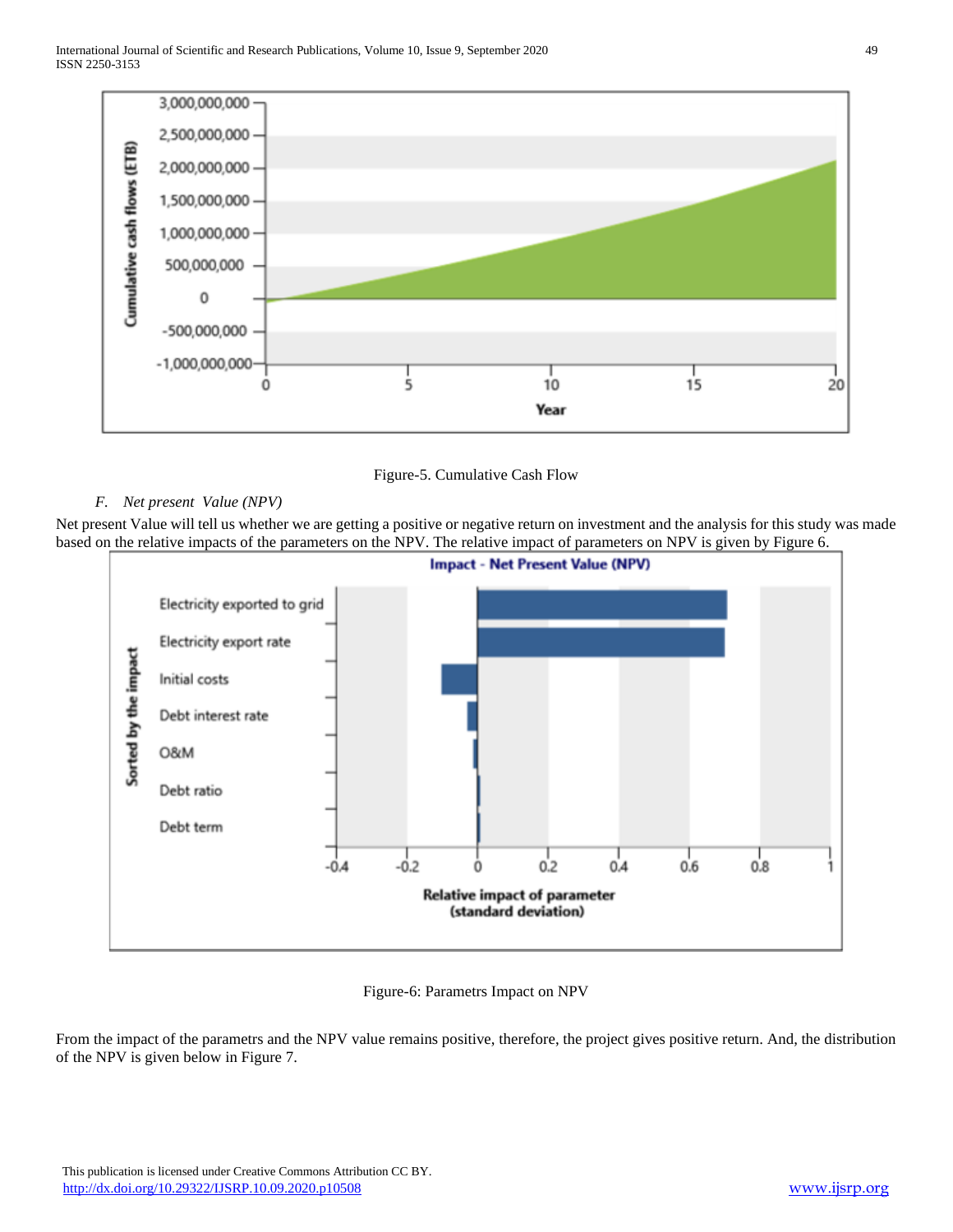

Figure-7: Distribution of NPV

## IV Conclusion

The feasiblity study of a 100MW PV powerplant in Bati, Ethiopia has been completed and the following conclusions are made based on the results.

- 1. From bench mark analysis employing a PV power plant at Bati will reduce the energy cost of production from 2.61ETB/KWh to 1.6KWh. and this alone can tell us the feasiblity.
- 2. Installing this plant in Bati, Ethiopia will reduce the GHG emission from  $2188.4 \text{ tCO}_2$  to  $153.2 \text{ tCO}_2$ . And, this result shows that the plant has a great role in reducing the GHG in a meaning manner.
- 3. The Cash flow and the NPV shows positive results

From the above points it is cocluded that the project is feasible technicaly, financilly and environmentally. And, it will play a great role for the country to achive its goal by 2030.

## **REFERENCES**

- [1] P. Chauhan and S. T. Ghandat, "Feasibility Study for Setting Up of a Solar PV Power Plant in Dehradun, India," *SSRN Electron. J.*, no. September, pp. 0–42, 2015.
- [2] I. Elsayed and Y. Nishi, "A feasibility study on power generation from solar thermal wind tower: Inclusive impact assessment concerning environmental and economic costs," *Energies*, vol. 11, no. 11, pp. 1–18, 2018.
- [3] L. A. Aguilar, "Feasibility Study of Developing Large Scale Solar PV Project in Ghana : An Economical Analysis," p. Department of Energy and Environment, Chalmers Uni, 2015.
- [4] E. Al-Ammar and A. Al-Aotabi, "Feasibility study of establishing a PV power plant to generate electricity in Saudi Arabia from technical, geographical and economical viewpoints," *Renew. Energy Power Qual. J.*, vol. 1, no. 08, pp. 941–946, 2010.
- [5] E. Gordon, "The Politics of Renewable Energy in East Africa," no. August, pp. 205–224, 2018.
- [6] N. A. Bourahla, M. Benghanem, M. Doumbia, and H. Bouzeboudja, "The economic feasibility analysis of generated photovoltaic energy in the usto campus," *Prz. Elektrotechniczny*, vol. 95, no. 5, pp. 147–152, 2019.
- [7] M. Dorothal, "Ethiopia Solar Report," *Sol. Plaza Int.*, no. July, p. 18, 2019.
- [8] National Planning Commission, "Growth and Transformation Plan II (Volume I)," *Natl. Plan. Comm.*, vol. I, no. Gtp Ii, p. 236, 2016.
- [9] N. E. Benti and G. Tadesse, "Feasibility Study of Solar Photovoltaic ( PV ) Energy Systems for Rural Villages of Ethiopian Somali Region ( A Case Study of Jigjiga Zone )," vol. 1, no. 2, pp. 42–48, 2017.
- [10] K. Komoto *et al.*, *Energy from the Desert: Very Large Scale PV Power Plants for Shifting to Renewable Energy Future*, no. IEA PVPS T8-01:2015. 2015.
- [11] L. Marena, *Integration of Variable Renewable Energy in the National Electric System of Ethiopia*, no. February 2019. 2019, p. 18.